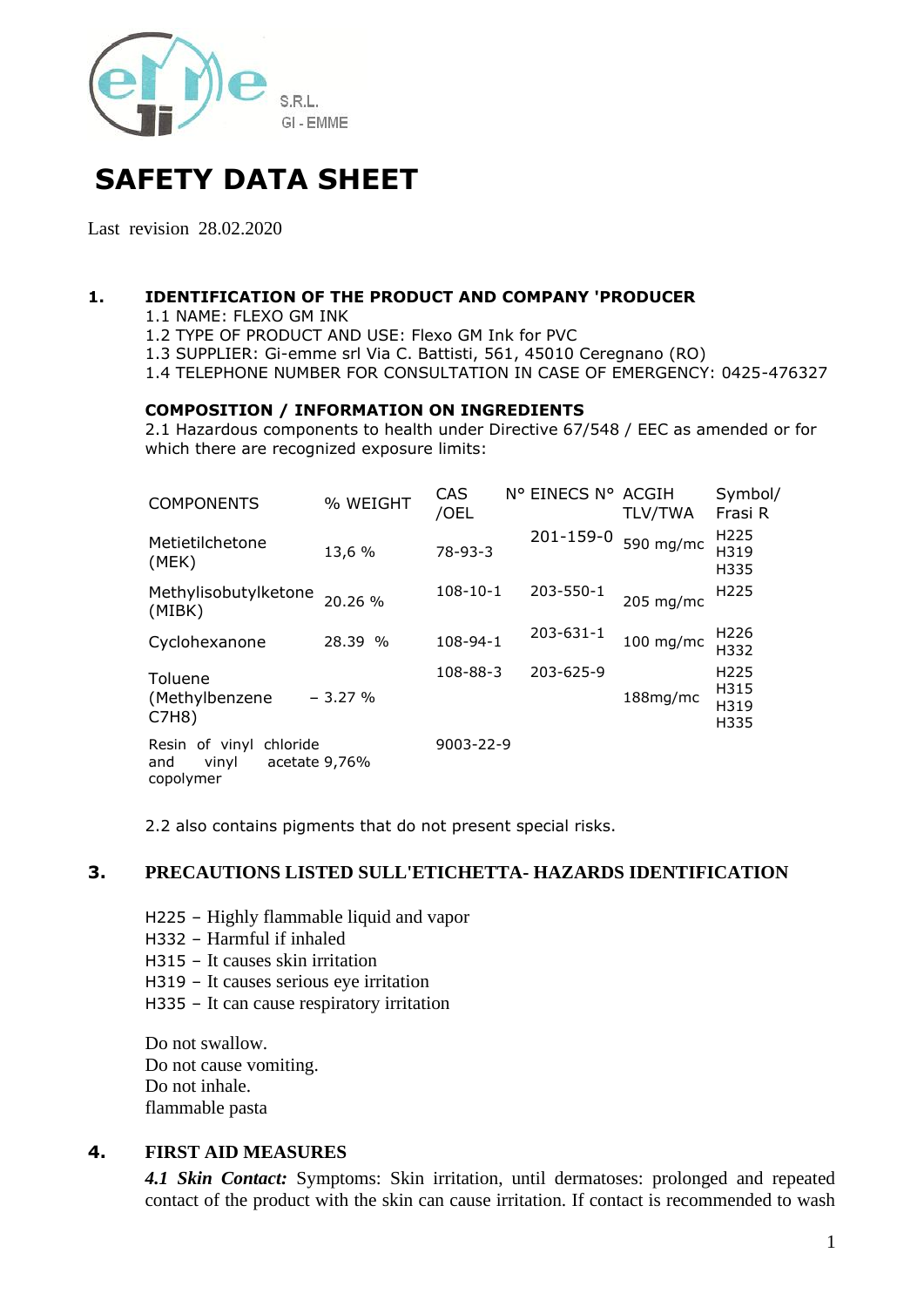thoroughly for at least 10-15 'with soap and water, remove contaminated clothing including shoes and wash them before use. Talk to your doctor. *4.2 Eye Contact:* Symptoms: mucous membrane irritation and pain in the eye: rinse thoroughly with water up to at least 15 'and up to the disappearance of burning or irritation; if the irritation does not recede consult a physician. *4.3 Ingestion:* Symptoms: abdominal pain, nausea, diarrhea, signs of systemic poisoning: Accidental ingestion it is advisable to rinse mouth immediately with plenty of water without swallowing. Do not induce vomiting to avoid the risk of aspiration into the trachea. Keep the subject at rest have employed carbon adsorbent in aqueous suspension, remove the substance with gastric lavage. Call a physician and show this safety data sheet. *4.4. Inhalation:* Symptoms: mental confusion, inebriation, nausea, headache, fatigue, impaired coordination, hallucinations, loss of consciousness; in severe cases perform blurred vision, tremor, shallow breathing, ventricular arrhythmia, convulsions. Turn away from the area contaminated the affected person and protect the respiratory tract, take it in a ventilated area, see a doctor immediately. If breathing has stopped, apply artificial respiration.

# **5. FIRE FIGHTING MEASURES**

The product is flammable

*5.1. Recommended extinguishers:* foam and carbon dioxide chemical, avoid the use of water jets.

*5.2 Risks arising from combustion:* formation of combustion products in the form of fumes or vapors: it emits acrid and irritating fumes.

*5.3 Auxiliary Protective equipment for fire-fighters:* supplied self-contained breathing mask (respirator) and means of protection for the eyes.

# **6. MEASURES IN CASE OF ACCIDENTAL RELEASE**

*6.1 Personal precautions:* Wear gloves and protective clothing. In the presence of strong fumes, wear self-contained breathing apparatus, remove contaminated clothing. Wash thoroughly with soap and water. In case of contact with eyes, wash immediately with water. *6.2 Environmental measures*: Eliminate all unguarded flames and possible sources of recognitions. Not smoking. Contente leakages with earth or sand. Prevent vapors from entering the dungeons. If the product, amount 'dangerous, contaminate soil or vegetation, notify the competent authorities. To disperse.

*6.3 Measures to be taken in case of material spill or leak*: Collect the product, then rinse the area and materials involved. Delivered to landfill or authorized facility also the washing liquid, according to the law on waste.

# **7. HANDLING AND STORAGE**

*7.1 Special precautions for handling and exposure:* appropriate protective goggles and gloves, avoid contact and inhalation of vapors. The product must be used by skilled personnel. In the area of use it is recommended not to smoke, drink or eat. Avoid contact with eyes and skin See also paragraph 8.

*7.2 Storage conditions:* Keep away from open flames, sparks and heat sources.

*7.3 Technical measures:* Fresh and adequately aired, waterproof flooring pursuant to the storage area, take electrical safety systems. Local pursuant to flammable products ( $T < 21$ ° C). Any mechanical ventilation.

*7.4 Incompatible materials:* Do not mix with: strong oxidants on inorganic peroxides, nitric acid, sulfuric acid.

*7.5 Packaging materials*: metal drums, coated inside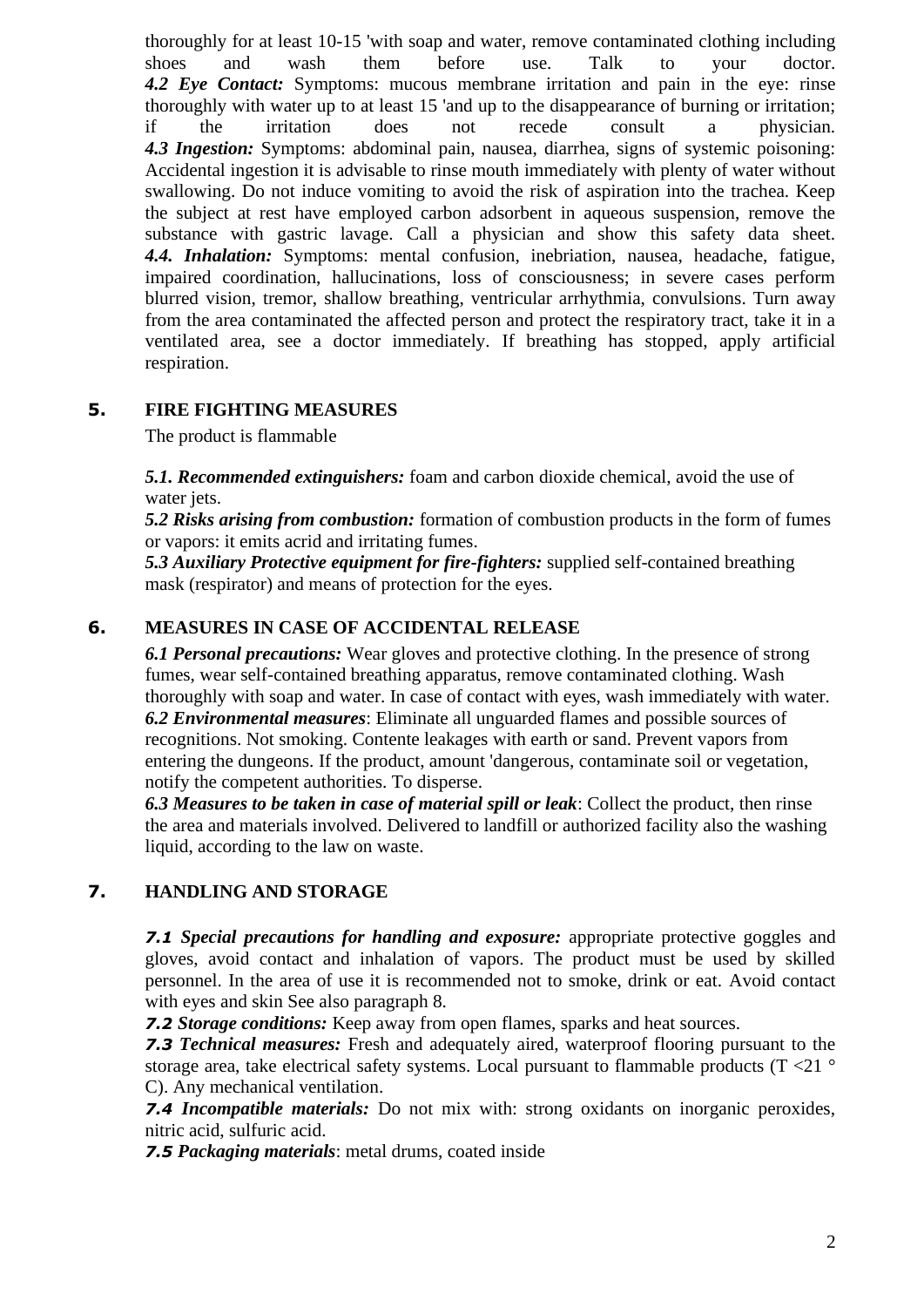# **8. CONTROLS / PERSONAL PROTECTION**

**8.1 Precautionary measures:** the workplace must be adequately ventilated under industrial law. Equip storage areas with eyewash device.

*8.2 Respiratory protection*: Personal means of protection vary according to the possible exposure and danger of the conditions of lavoro.Evitare still breathing of vapors. Respiratory protection: anti-solvent mask with organic vapor filter (anti solvent activated carbon adsorbents) and the contract of the contract of the contract of the contract of the contract of the contract of the contract of the contract of the contract of the contract of the contract of the contract of the con

Hand protection: gloves made of waterproof material to the substance (heavy rubber or neoprene).

Eye protection: glasses (if the treatment may involve splashing) the person's clothing that provides comprehensive protection to the skin protection (neoprene boots in case of spills)

*8.3 Biological Indicators:* EIB (A.C.G.I.H. 1999) End of Turn Ac.Ippurico urine 1.6 g / g creatinine

## **9. PROPERTY 'PHYSICAL AND CHEMICAL**

*9.1 Appearance and color:* inks of various colors *9.2 Odour:* Aromatic Boiling point: 110.6 to 10135 Pa Flash point:  $> 4 \degree$  C (closed cup) Viscosity at  $20^{\circ}$  C: 40-50 sec. Solubility in water: none Solvent solubility: soluble in all common organic solvents

#### **10. STABILITY AND REACTIVITY'**

The product is stable under conditions of storage and use recommended.

*10.1 Conditions to avoid*: Avoid accumulating electrostatic charge.

*10.2 Dangerous reactions:* It may catch fire on contact with powerful oxidising agents.

*10.3 Substances to avoid*: strong oxidizing agents and strong bases and alkalis.

## **11.TOXICOLOGICAL INFORMATION**

of entry: Ingestion - Inhalation - Contact

## **11.1 INFORMAZIONI TOXICOLOGICAL ESSENTIAL:**

The product must be considered as having moderate acute toxicity; possible chronic effects on the nervous system to repeated inhalation.

Irritating to the skin because of the solvent on fats.

Carcinogenesis: I.A.R.C. 3: Not classifiable as to its carcinogenicity to humans **11.2 EFFECTS ON HUMANS:**

Symptoms of acute overexposure:

By ingestion: possible irritation of the digestive tract, only to high amounts nausea and vomiting.

Inhalation: irritation of the respiratory tract, cough, dyspnea, pulmonary edema, systemic effects following.

Central nervous system: headache, general depression, weakness, numbness, possible memory loss and difficulty breathing. risk of respiratory paralysis.

To contact: local irritant action without major systemic effects.

Irritating Properties: Based on the comments made during normal business use, the product must be considered as having primary irritancy to the skin that is to the eye.

Skin: dermatitis for degreasing effect.

Chronic toxicity: The product has to be considered as having chronic toxicity to medium risk.

Central nervous system: headache, general depression, weakness, numbness, dizziness, drowsiness, phenomena of narcosis.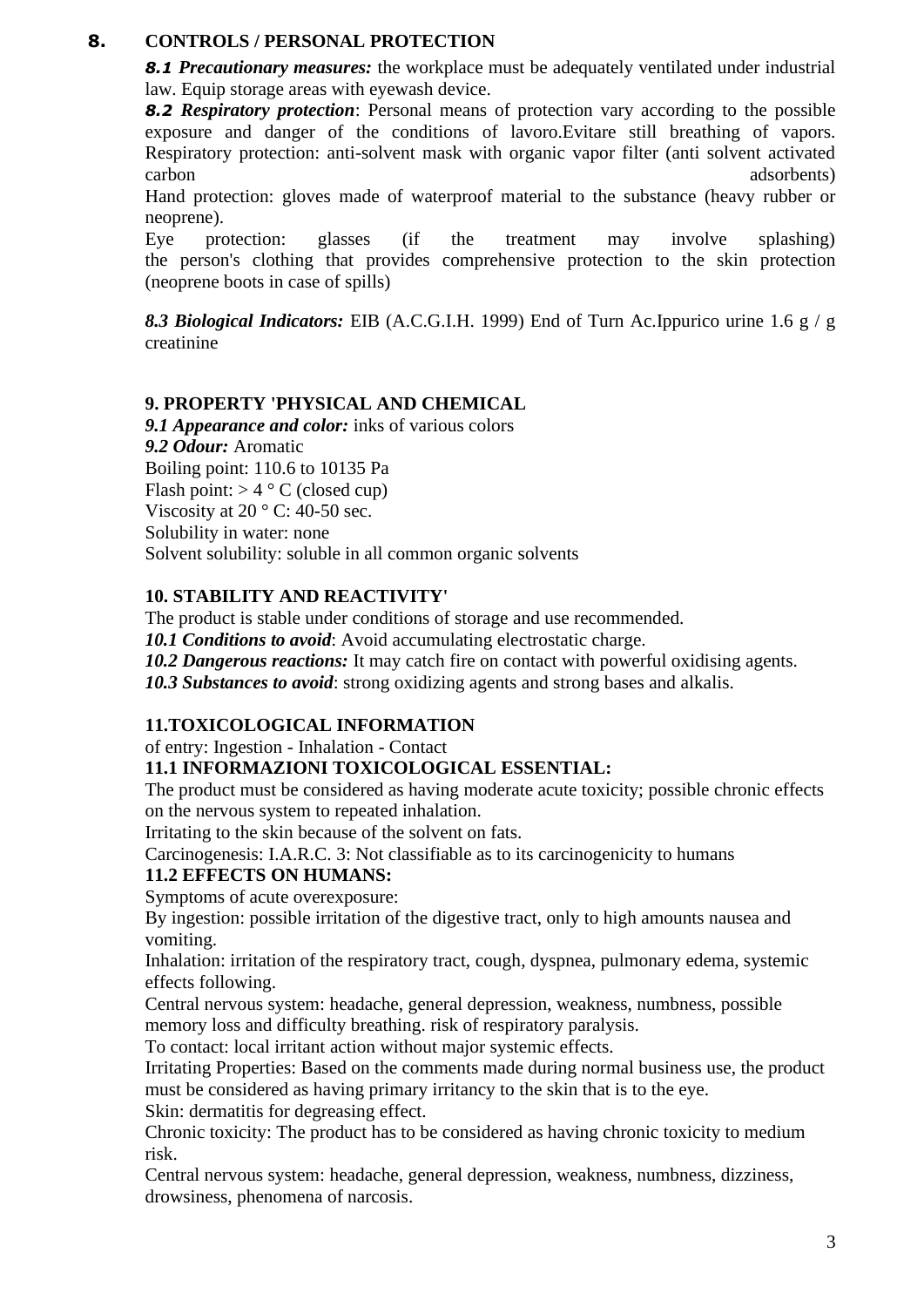Possible neurotoxicity at high concentrations. Reproductive effects: Not found epidemiological evidence originated. Remember the evidence emerging in animal testing

#### . **11.3 TOXICITY 'EXPERIMENTAL:**

Acute toxicity (toluene): Oral / rat LD50: 5000 mg / kg -LD50 dermal / rabbit: 12124 mg / kg -LC50 inalaz / rat: 19.6 mg / l / 8h

Mutagenicity: Positive in different tests on rats and mice, different routes. Reproductive effects: rats and mice, different routes, fetal malformations.

# **12. ECOLOGICAL INFORMATION**

**12.1** Do not discharge into the natural environment and waters. Note the effective regulations.

**12.2** *Persistence and degradability:* B.O.D .: 5.15 (Dutch standard method of analysis); COD 0,7-1,41-1,88; Thod 3.13.

*12.3 Ecossicità:* fish LC50: 58 mg / l / 24h (Carassius Auratus); 34 mg / l Tlm / 96h (fathead minnows); 13 mg / l / 96 hours (Lepomis macrochirus)

Algae: EC50 -> 4:33 mg  $\frac{1}{96}$  hours Selenastrum capricornutum) > 400 mg  $\frac{1}{16}$ (Scenedesmus quadricaudata)

**12.4** Adopt good working practices, avoiding release of the product in the environment.

## **13. WASTE DISPOSAL**

**13.1** Recover if possible. Send to authorized disposal plants or for incineration under controlled conditions. Operate according to local and national regulations. **13.2** Disposal of contaminated packaging: Wash with solvents to be incinerated.

## **14. TRANSPORT INFORMATION**

**14.1** General information - UN-Number: 1210

**14.2** International standards for road / rail transport (ADR / RID) - Class: 3

**14.3** international shipping Recommendations (I.M.O.) - Classification: 3.2 - I.M.D.G. cod. pag .: 3285

**14.4** Domestic aviation Recommendations, International (IATA) IATA-code: 3

# **15. REGULATORY INFORMATION**

Classification according to Regulation (EC) No. 1272/2008 and following adjustments:

*Symbols*: